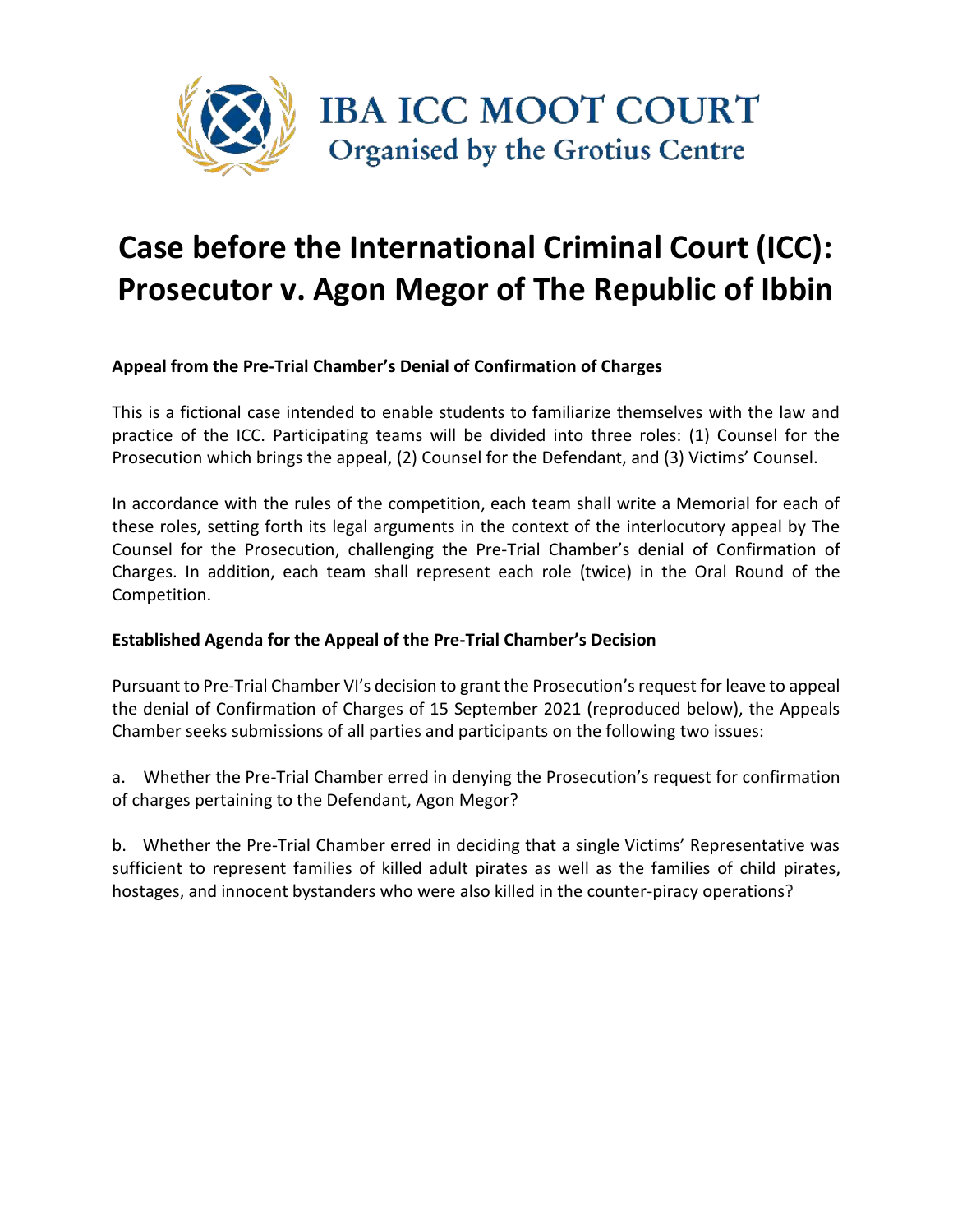## **Pre-Trial Chamber VI**

### *Prosecutor v. Agon Megor of Ibbin*

Pre-Trial Chamber VI of the International Criminal Court (ICC) renders this decision on the application of the Prosecution to confirm the charges against Defendant Agon Megor of Ibbin, who is accused of aiding and abetting war crimes and crimes against humanity in Quarth.

#### **The States involved**

1**.** The case involves two States: (1) the State of Quarth (population 2 million), a developing island-State located in a remote corner of the Stormy Sea; and (2) the Republic of Ibbin (population 100 million), an industrialized State located on the continental mainland some 300 miles west of Quarth across the Stormy Sea. (See appended map.) Quarth is not a party to the Rome Statute for the International Criminal Court (the ICC Statute). Ibbin became a party to the ICC Statute when it deposited its instrument of accession on 15 August 2020. Both States are parties to the 1982 UN Convention on the Law of the Sea, the 1949 Geneva Conventions and their Additional Protocols, as well as the International Covenant on Civil and Political Rights.

#### **The Defendant**

2**.** The Defendant is Colonel Agon Megor (age 47), a national of Ibbin, who serves as the National Security Advisor and head of the National Security Council of Ibbin. He is accused of secretly providing sophisticated hunter-killer drones to Quarth in July 2020, intending that they should be used in a series of deadly attacks against pirates (including juveniles) who are threatening Quarth society. Quarth's deployment of the drones in October 2020 resulted in nearly 1,000 casualties, including both adult and juvenile pirates, innocent civilians, and hostages held by the pirates.

#### **Factual Background**

3**.** On 21 December 2020, by a 2-1 decision, the Pre-Trial Chamber granted the Prosecution's request under Article 15(4) of the ICC Statute to initiate an investigation into the involvement of Agon Megor of Ibbin in alleged international crimes that occurred in Quarth in October 2020 based on submission of two documents: (1) A 14 November 2020 report by the U.N. High Commissioner for Human Rights on Quarth's deployment of sophisticated hunter-killer drones in counter-piracy operations which resulted in the deaths of 1,000 victims; and (2) A 13 October 2020 article in the *Quarth News and Observer*, which indicated that Agon Megor had secretly provided hunter-killer drones to Quarth with the intent that they be used to exterminate all of the Quarth pirates, notwithstanding any likely collateral damage. The relevant text of those documents is reproduced in paragraphs 4 and 5 below.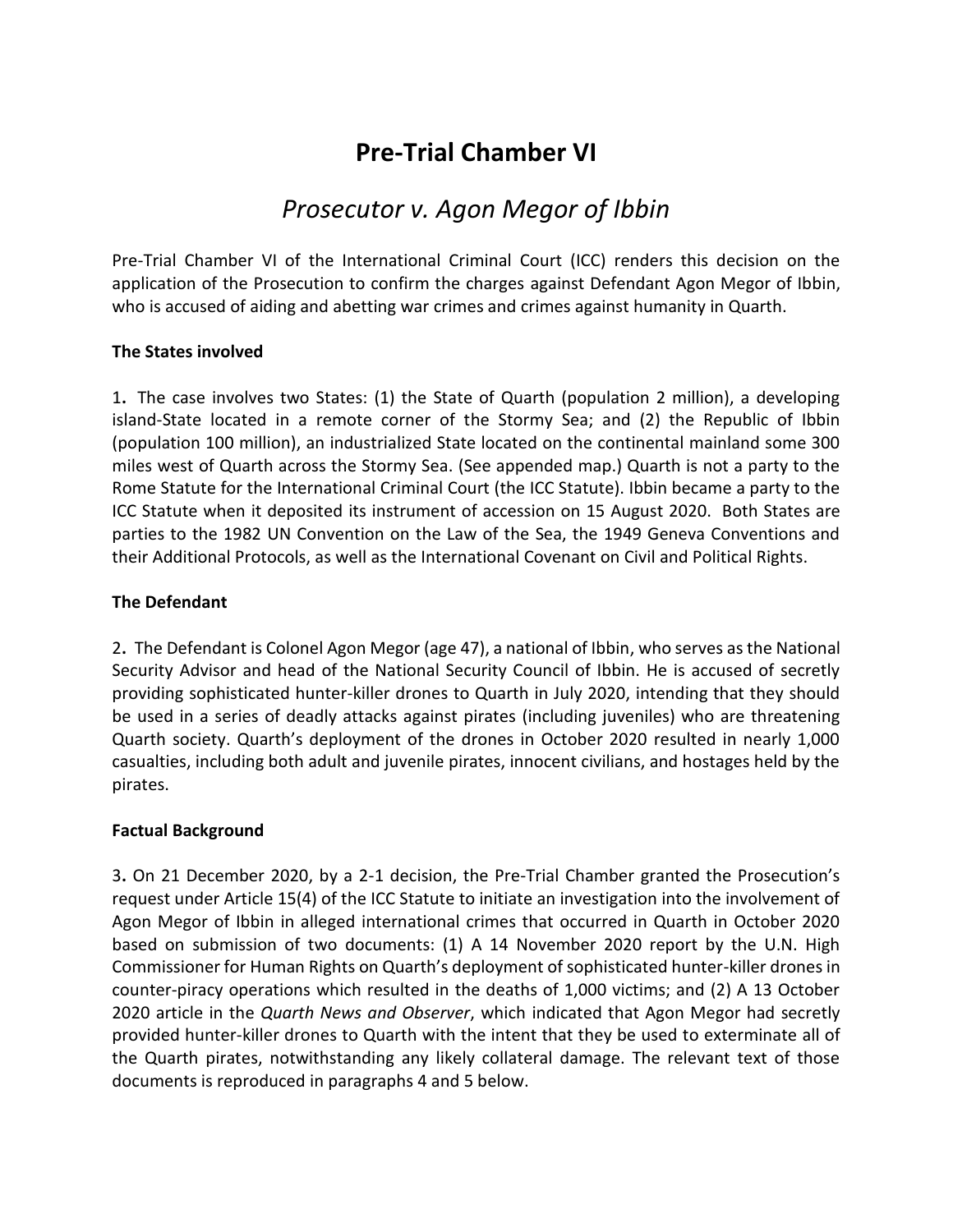#### 4**. Report of the U.N. High Commissioner for Human Rights on the Situation in Quarth, dated 14 November 2020.**

Para. 1. The Office of the U.N. High Commissioner had previously investigated the government of Quarth's deadly campaign against suspected drug traffickers. In 2017, the Office reported that roughly 2,000 people suspected of being involved in the illegal drug trade had been slain since the Quarth government launched its bloody "war on drugs" the previous year. We concluded that such summary executions violated human rights norms and international law and urged the government of Quarth to bring the practice to an immediate halt. Now, the Quarth government has turned its attention to another criminal element - piracy.

Para. 2. For the past three years, the State of Quarth has been subject to sporadic attacks by the Tyvosh pirates, who operate in the high seas and waters off its coast. These loosely organized pirates, numbering about 700-strong, were once Quarth fishermen of the minority Tyvosh clan who turned to the more lucrative vocation of piracy when the warming of the seas around Quarth resulted in a significant diminution of fish stocks. About 50% of the pirates are juveniles under the age of 15, many of whom were abducted and forcibly enlisted into the pirate ranks. During that three-year period, the Tyvosh pirates hijacked 17 Quarth-bound civilian cargo vessels and oil tankers, killed dozens of passengers and crew members and kidnapped others for ransom. While the pirates have grown wealthy and powerful, their activities have disrupted Quarth's trade, destroyed its tourism industry, and thrown Quarth's economy into a steep downturn.

Para 3. As a small island nation, Quarth possesses neither an army nor navy, but has a lightly-armed coast guard and police contingent collectively known as the Quarth Homeland Security Force. In January 2019, the President of Quarth, Lamor Daron, publicly declared a "war on piracy," focusing on the Tyvosh pirates, who operate from ships anchored in Lightning Bay and Pike Harbor and land bases in the coastal villages of Harbortown and Watertown in the north of Quarth. Until October 2020, the Quarth Homeland Security Force was no match for the Tyvosh pirates, who were heavily armed with machine guns, mortars, RPGs, and even shipboard missiles. During this 20-month period of sporadic conflict (January 2019-October 2020), dozens of Quarth Homeland Security personnel were killed in skirmishes with the pirates on land and sea.

Para 4. Starting on 8 October 2020, Quarth began to deploy sophisticated hunter-killer drones, reportedly supplied by the Republic of Ibbin, in its counter-piracy operations. Deploying this powerful weapon in a week of raids against the pirates' vessels and bases, Quarth was able to completely decimate the Tyvosh pirates.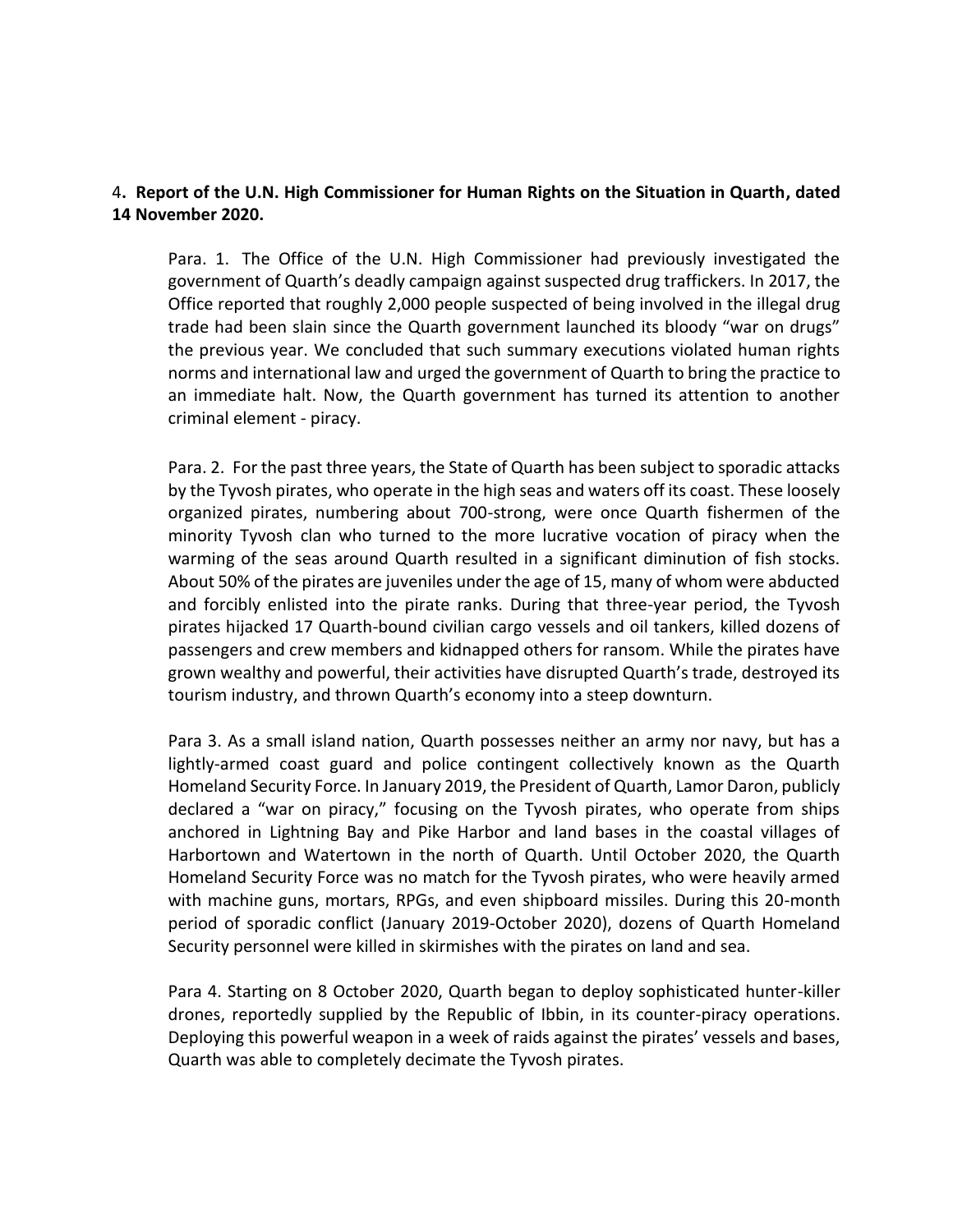Para 5. Based on eyewitnesses' accounts and morgue records, the Office of the High Commissioner has determined that Quarth's week of nighttime raids against the pirates resulted in the deaths of nearly 1,000 people, including around 700 pirates and 300 innocent civilians. About 50% of the pirates who were killed were juveniles. Four incidents were particularly noteworthy for the high number of casualties:

 [1] On 8 October 2020, Quarth used the drones to attack a warehouse which the pirates were using as a supply center in Harbortown. The missiles ignited fuel drums and the resulting fire burned down much of the Harbortown wharf area, killing 250 people, including non-pirate civilians who were lodging in nearby boarding houses.

 [2] On 9 October 2020, Quarth used the drones to attack the pirate "mother ship" anchored in Lightning Bay. The ship exploded and sank, killing at least 90 persons on board. More than half the victims of this attack were reportedly under the age of 15.

 [3] On 10 October 2020, Quarth used the drones in a night-time raid at the Watertown elementary school which the pirates had recently appropriated for temporary use as a detention center for their kidnapped hostages pending receipt of ransom payments. There, 50 hostages as well as dozens of pirates were killed when the missile strike caused the roof of the building to collapse, utterly destroying the school.

 [4] On 11 October 2020, Quarth used the drones in a night-time attack on the Harbortown Hospital after the remaining pirates took shelter there in an attempt to use the hospital staff and patients as human shields. The building was incinerated by the missiles, killing an estimated 100 pirates as well as 50 medical staff and patients.

#### 5**. Article titled "Tyvosh Pirates Extinguished," by Rogor Costane,** *Quarth News and Observer***, published on 13 October 2020, p. A-1.**

During the past week, the north coast of Quarth was the site of dozens of late-night attacks by the Quarth Homeland Security Force against the Tyvosh pirates. Night after night, the people of the north shore have awoken to the sound of explosions and the sight of fires. I encountered Colonel Reena Valyeron, the commander of the Quarth Homeland Security Force, in Drago's Pub in Eastham last evening. There, she was celebrating the success of the counter-piracy operation with her senior staff. I asked Col. Valyeron to tell me the story behind the operation, and it turned out to be a tale for the ages.

According to Col. Valyeron, the secret to the successful operation was the deployment of a pair of high-tech hunter-killer drones that were a gift from "our friends in Ibbin." She told me that during the negotiations last April for the future establishment of an Ibbin military base in Quarth, she had a side conversation with Colonel Agon Megor, the Ibbin National Security Advisor. Col.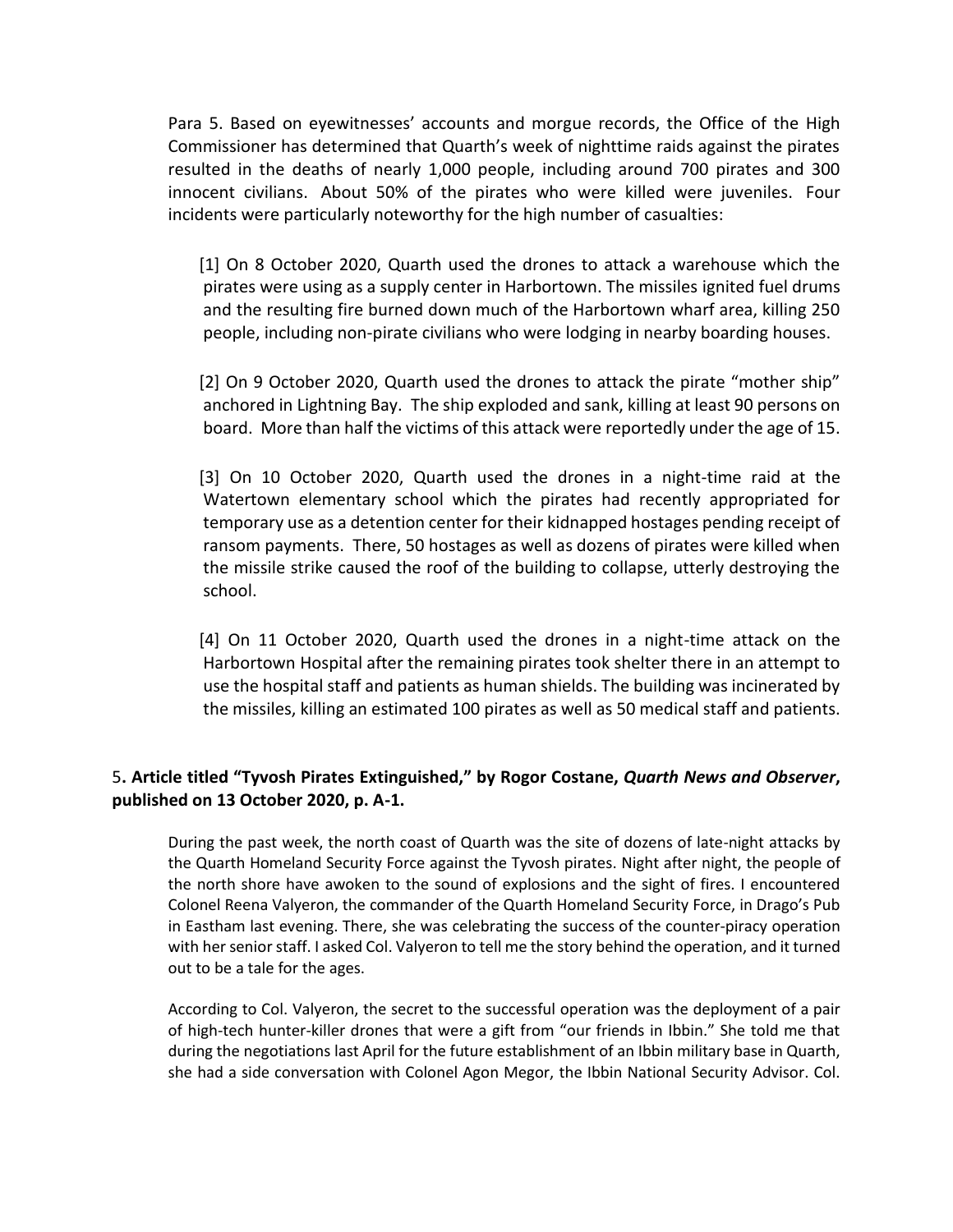Valyeron said she requested Megor's help in extinguishing the Tyvosh pirates before the next round of negotiations in November 2020.

As Col. Valyeron recounted the conversation, she told Megor, "The Tyvosh are unscrupulous, hiding out in school houses and hospitals." She confided to him, "We don't just want to defeat the Tyvosh, we want to eradicate them completely – including the juvenile pirates who are the most vicious of all."

According to Col. Valyeron, "Megor said that he had control over Ibbin's black ops funds and weapons systems, and that Ibbin had developed an experimental weapon that could be just what Quarth needs to wipe out every last Tyvosh pirate, wherever they are found." Megor went on to describe a new type of hunter-killer aerial drones that he said were "the most powerful and sophisticated in the world." He told her, "They have remarkable stealth technology, they have infrared targeting so they can attack at night, and they employ air-to-ground armor piercing missiles that are so powerful they can destroy an entire city block."

"But, deploying such weapons is not for the faint of heart," Megor warned Col. Valyeron. "Expect a lot of casualties in the area of deployment because it's not a precision weapon." Col. Valyeron told Megor that wasn't a problem, "we want to utterly destroy the pirates, whatever it takes." Megor replied, "In that case, we would be happy to provide a couple of our drone prototypes but it's important that you keep Ibbin's involvement secret and return the drones and any unused missiles to us when the operation is complete."

As the conversation wound up, Megor promised to supply Valyeron "the drones and armor-piercing missiles, as well as a mobile launch and control base, and remote training," all of which Col. Valyeron said "we received in July 2020, when we began planning for our October anti-piracy operation."

"The drones were as good as Megor had promised," Col. Vayron said. "With this amazing weapon, we were able to annihilate nearly 1,000 pirates in a single week, ending the scourge of the Tyvosh pirates once and for all," Col. Valyeron boasted.

But not everyone in Quarth is celebrating tonight. The operations that Col. Valyeron directed with Megor's miracle drones resulted in the deaths of nearly a thousand people including many civilians, who Valyeron dismissed as "acceptable collateral damage." When the smoke cleared, the dead were found to include dozens of hostages, innocent people who happened to be living near the attacks, human shields, and several hundred juvenile pirates -- kids under 15 years of age who were forcibly recruited into the pirate ranks. The Tyvosh pirates have been extinguished, but at a horrible price.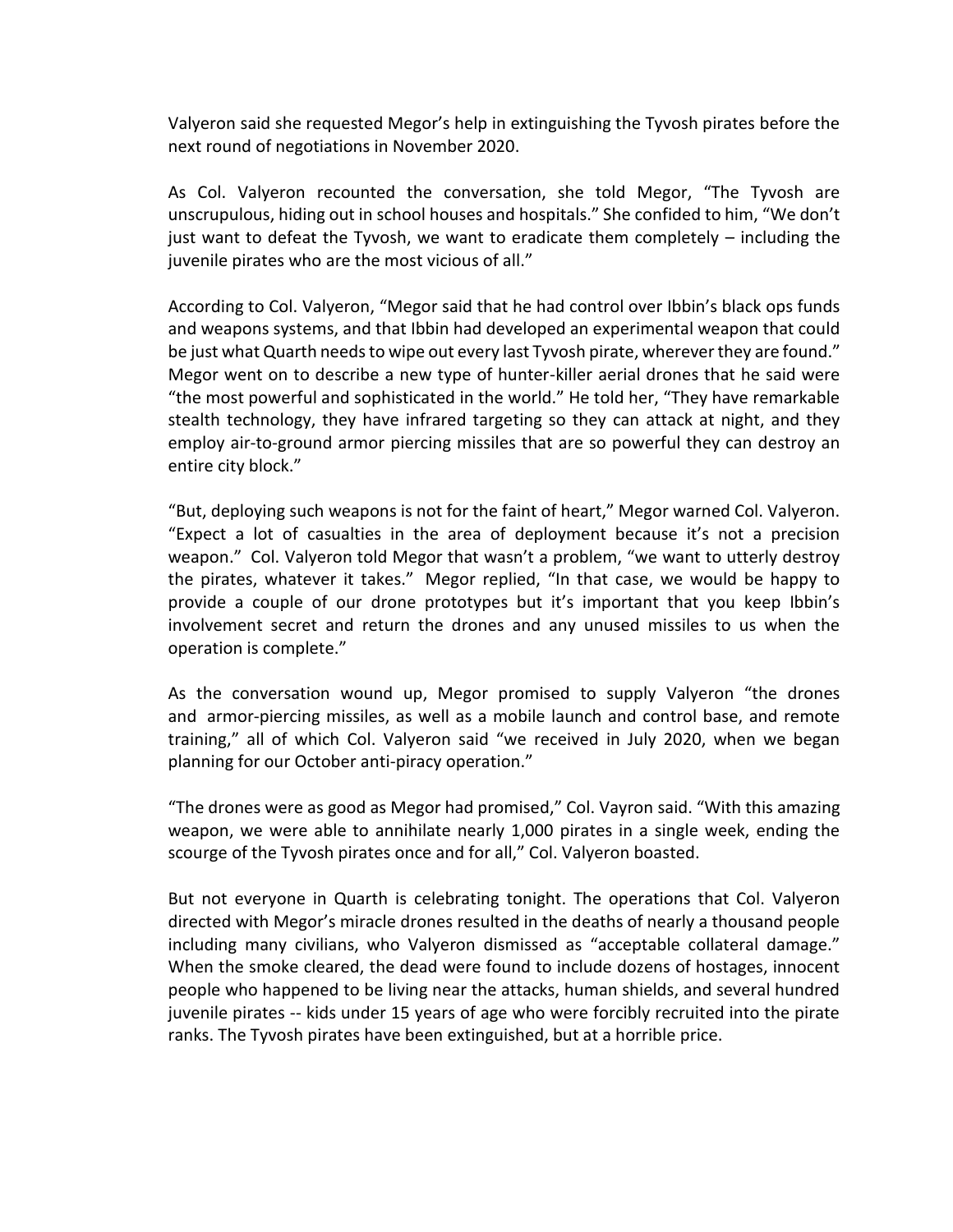6. The Office of the Prosecutor informed the Pre-Trial Chamber that on 15 January 2021 an article appeared at page A-2 of the *Quarth News and Observer*, written by the paper's Associate Editor, Juran Martel, titled "Rogor Costane Retracts Drone Attack Story." The relevant text is reproduced below.

Back in October, *News and Observer* reporter Rogor Costane recounted an extraordinary conversation he had with Reena Valyeron, Commander of the Quarth Homeland Security Force. Now, Costane says it was all a misunderstanding and exaggeration. Yesterday morning, he told the paper's editorial staff that "Valyeron and I were both drinking that night, and I let my imagination get away from me. I do not stand by the accuracy of the 13 October story, and retract it."

This surprising retraction comes while the International Criminal Court in The Hague has launched an investigation into the October drone attacks, based in part on the contents of Costane's article. Meanwhile, the *News and Observer* learned that Costane, who has no means other than a modest journalist salary, was seen yesterday afternoon purchasing a 2021 Porsche 911 at an auto-dealership in Hightown. He paid in full in cash. That car has a (US) \$92,000 price tag. Today, Constantine was suspended from the paper pending an internal inquiry as to whether he may have accepted a bribe to retract the drone story. Meanwhile, multiple sources have confirmed that his source, Reena Valyeron, resigned from the Quarth government last month, and has not been seen since.

#### **Procedural History**

7. On 16 January 2021, the Republic of Ibbin informed the ICC Registrar that it had determined that Agon Megor had done nothing wrong and declined to cooperate in the ICC investigation into the alleged involvement of Megor in purported international crimes that occurred in Quarth.

8. Since Ibbin was unwilling to pursue criminal charges against Agon Megor, on 1 February 2021, the ICC Prosecutor requested confirmation of the charges against Megor for aiding, abetting or otherwise assisting the commission of war crimes in a non-international armed conflict and crimes against humanity in Quarth, under Article 7(1)(a) [murder], (b) [extermination], and (k) [other inhumane acts], Article 8(2)(e)(i) [intentionally directing attacks against civilians] and (iv) [intentionally directing attacks against buildings dedicated to education, hospitals, etc], Article 12(2)(b), and Article 25(3)(c) of the ICC Statute.

9. On 15 February 2021, Agon Megor appeared before the ICC remotely via Webex from his office in Ibbin and informed the Pre-Trial Chamber that he would be represented by government counsel. The Pre-Trial Chamber immediately approved Megor's Defense Counsel.

10. During the month of February 2021, several NGOs representing the interests of those killed in the October 2020 Quarth "anti-piracy" operations filed requests to serve as Victims' Counsel in these proceedings. They included a group representing the families of the killed adult pirates, a separate group representing the families of the killed juvenile pirates, a group representing the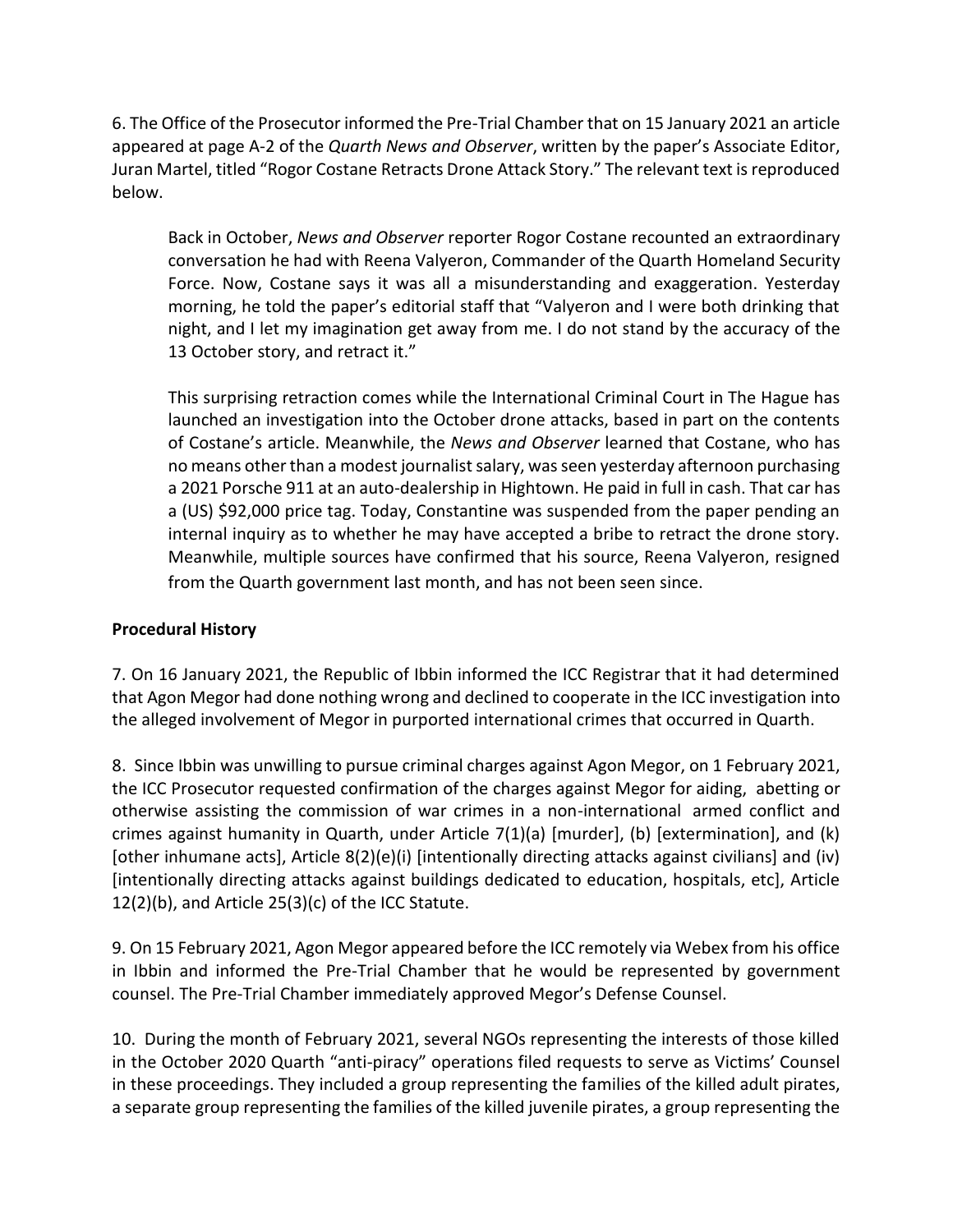pirate hostages who had been killed in the raid at the Watertown Elementary School, a group representing the families of the medical staff and patients who had been killed in the raid on the Harbortown Hospital, and a group representing the victims of the Harbortown wharf fire. Pursuant to Rule 90 of the ICC Rules of Evidence and Procedure, on 21 February 2021, the Court's Registry announced that it had appointed a common Victims' Counsel to represent the interests of all the families of those killed in the drone attacks in these proceedings.

11. On 28 February 2021, Defense Counsel filed a motion in opposition to confirmation of charges on the following grounds:

- The ICC lacks temporal and personal jurisdiction over Agon Megor under Article 24(1) of the Statute because his alleged acts took place prior to the entry into force of the ICC Statute for Ibbin, his state of nationality.
- The alleged facts indicate only that Agon Megor provided the drones to the Quarth Homeland Security Force for the purpose of combating a deadly national security threat, which does not amount to the *mens rea* or *actus reus* necessary to prove aiding and abetting an international crime under Article 25(3)(c) of the ICC Statute.
- Since the pirates constituted a legitimate military target during a non-international armed conflict, their deaths and any collateral damage and incidental damage was justified and lawful under the laws of war. In this regard, child pirates can be considered combatants and may be lawfully targeted for attack.
- 1,000 deaths during a week of military operations does not meet the gravity threshold required by Article 17(1)(d) of the ICC Statute. Furthermore, the lawful deaths of the 700 pirates cannot be counted toward the gravity threshold.
- It has been more than a month since the Pre-Trial Chamber approved an investigation into this case and yet the Prosecution has produced no additional evidence implicating Col. Megor. Since the reporter recanted, and the original statements were just hearsay on hearsay, the 13 October 2020 newspaper article cannot establish substantial grounds to believe that Col. Megor is responsible for the charged crimes.

12. That same date, 28 February 2021, appointed Counsel for the victims filed a motion for the appointment of a separate Victims' Counsel to represent the families of juvenile pirates and of the non-pirate victims of the drone attacks, while Counsel would continue to represent the families of the adult pirate victims, arguing that the different victims' groups would have conflicting interests and legal arguments.

#### **Findings and Conclusions of the Pre-Trial Chamber**

13. On 15 April 2021, representatives of the ICC Office of the Prosecutor, Counsel for Agon Megor, and Victims' Counsel submitted briefs and made oral presentations before this Pre-Trial Chamber on the issues raised by the Defense and Victims' Counsel. In addition, Agon Megor participated in the proceedings remotely via Webex. After duly considering their submissions and arguments, the Pre-Trial Chamber hereby makes the following findings and conclusions: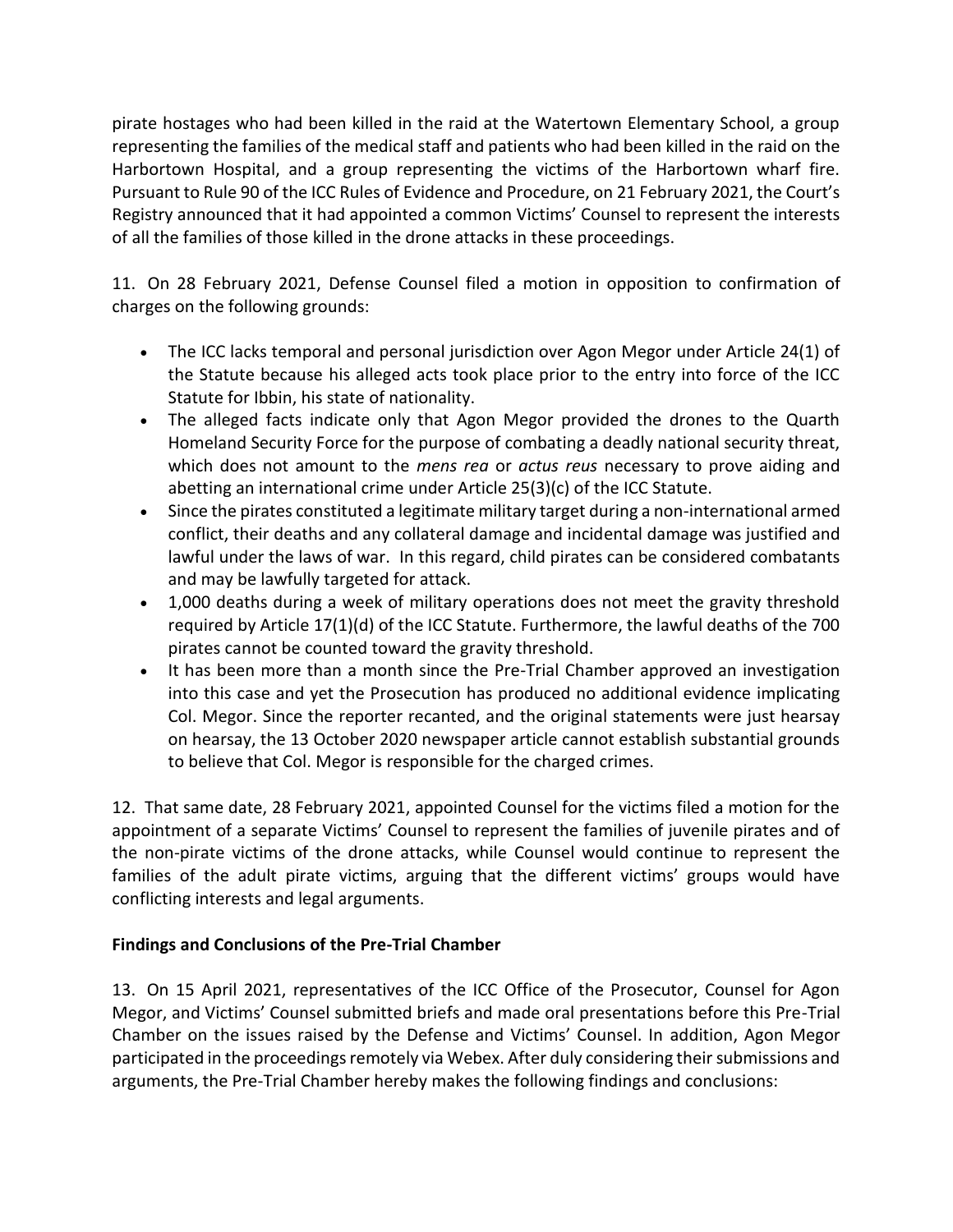[1] First, the ICC lacks jurisdiction. The Court lacks temporal and personal jurisdiction over the alleged acts of Agon Megor under Article 24(1) of the Statute. Moreover, the allegations do not meet the *mens rea* or *actus reus* requirements for aiding and abetting under Article 25(3)(c) of the Statute. Finally, the alleged acts do not constitute war crimes or crimes against humanity under Article 7 and Article 8 of the Statute.

[2] Second, the case is inadmissible. The alleged number of innocent victims is too small to meet the ICC's gravity requirement of Article 17(1)(d) of the Statute, and the child pirates do not count as innocent victims.

[3] Third, there is insufficient evidence. Given that the journalist disavowed the contents of the 13 October 2020 newspaper article, there is insufficient evidence to establish substantial grounds to believe that Agon Megor committed the crimes charged, as required by Article 61(7)(b) of the Statute.

[4] Fourth, if the case were to proceed, there is no justification for the appointment of a separate Victims' Representative for juvenile pirates or for non-pirate victims under Article 68(3) of the Statute and Rules 89 and 90.

#### **For these reasons, the Pre-Trial Chamber hereby:**

- Denies the prosecution's motion to confirm the charges against Agon Megor of Ibbin.
- Denies appointment of a separate Legal Representative of Victims for future proceedings related to this case.
- Orders the Registrar to notify the parties and participants of this decision.

**[Signed] Judge Friendly, Judge Learned, and Judge Variance (Dissenting)**

**Dated 15 September 2021 At The Hague, The Netherlands**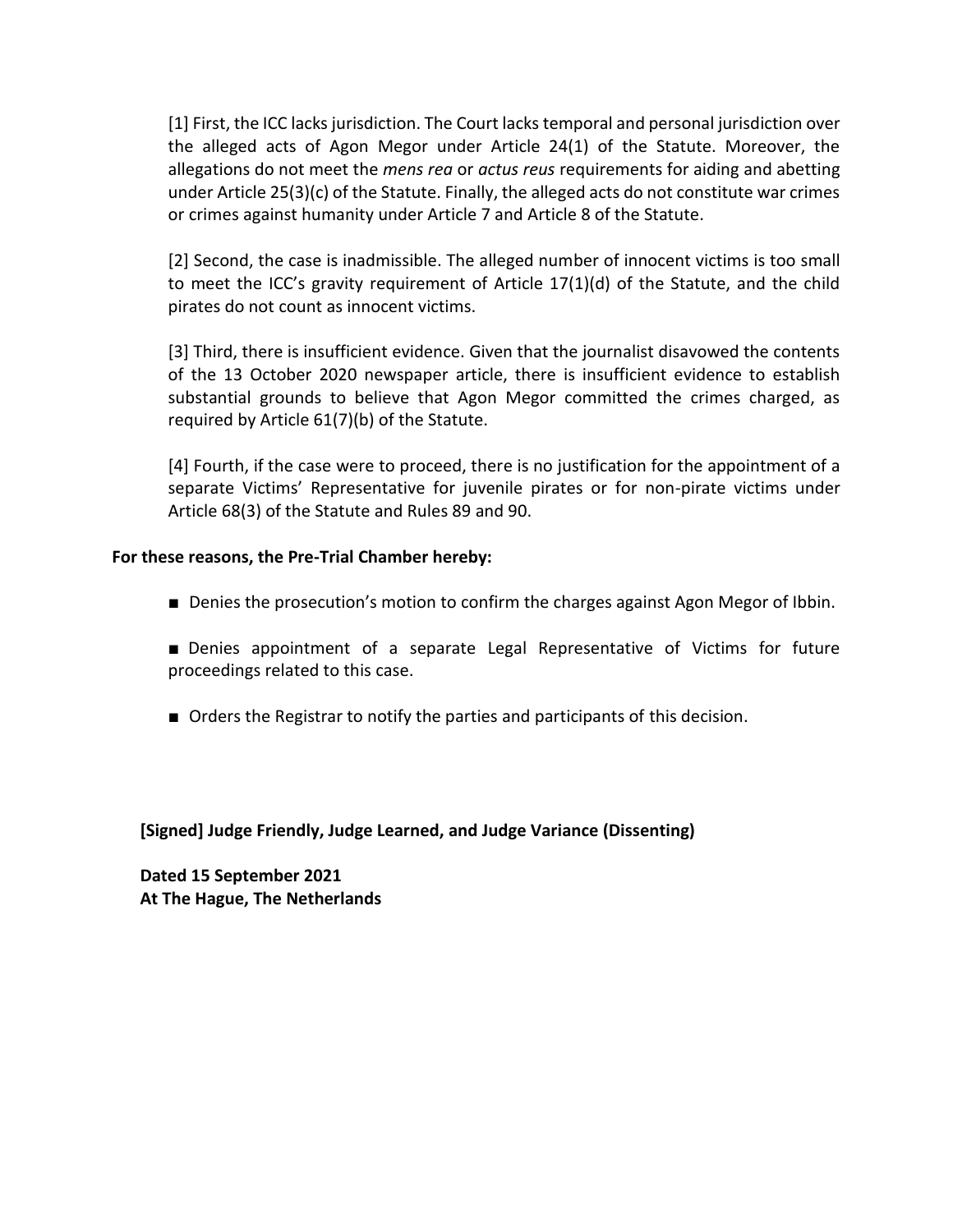### **Dissent by Judge Variance**

I would have granted the Prosecution's motion to confirm charges, and I therefore dissent from the Decision of the Pre-Trial Chamber and urge the Chamber to certify the case for interlocutory appeal. Specifically, I would have held:

- First, that the ICC has temporal and personal jurisdiction over Agon Megor under Article 24 of its Statute because the aiding and abetting culminated when the drones he provided were used in October 2020, two months after the entry into force of the Rome Treaty for Ibbin.
- Second, that the alleged facts, particularly those indicating that Megor knew Quarth planned to use the drones against civilians, juveniles and protected sites, do meet the *mens rea* and *actus reus* requirements of Article 25(3)(c) of the ICC Statute.
- Third, that the piratical and governmental actions leading up to the October raids did not meet the armed conflict threshold for application of the laws of war as noted in Articles 8(2)(d) and 8(2)(f) of the Statute; consequently, the use of force in the October raids could only be lawful if justified under peacetime human rights law. As such, the targeting of all pirates, including juveniles, for extermination was a crime against humanity, and the collateral damage cannot be justified.
- Fourth, even if the case met the armed conflict threshold, the operation as contemplated and carried out violated the principles of necessity, precaution, distinction, and proportionality. Moreover, the weapons constituted use of means and methods which are of a nature to cause superfluous injury or unnecessary suffering.
- Fifth, 1,000 unlawful deaths is sufficiently widespread and systematic to constitute a crime against humanity under Article 7 and to meet the gravity threshold required by Article 17(1)(d) of the ICC Statute.
- Sixth, under the circumstances, including the apparent disappearance of a primary witness and information indicating that another witness has been bribed to change his story, I believe the 14 November 2020 Report of the UN High Commissioner for Human Rights and the 13 October 2020 *Quarth News and Observer* article were sufficient evidence to confirm the charges. Further, I would authorize the opening of an investigation into whether Megor committed the additional crime of witness tampering.